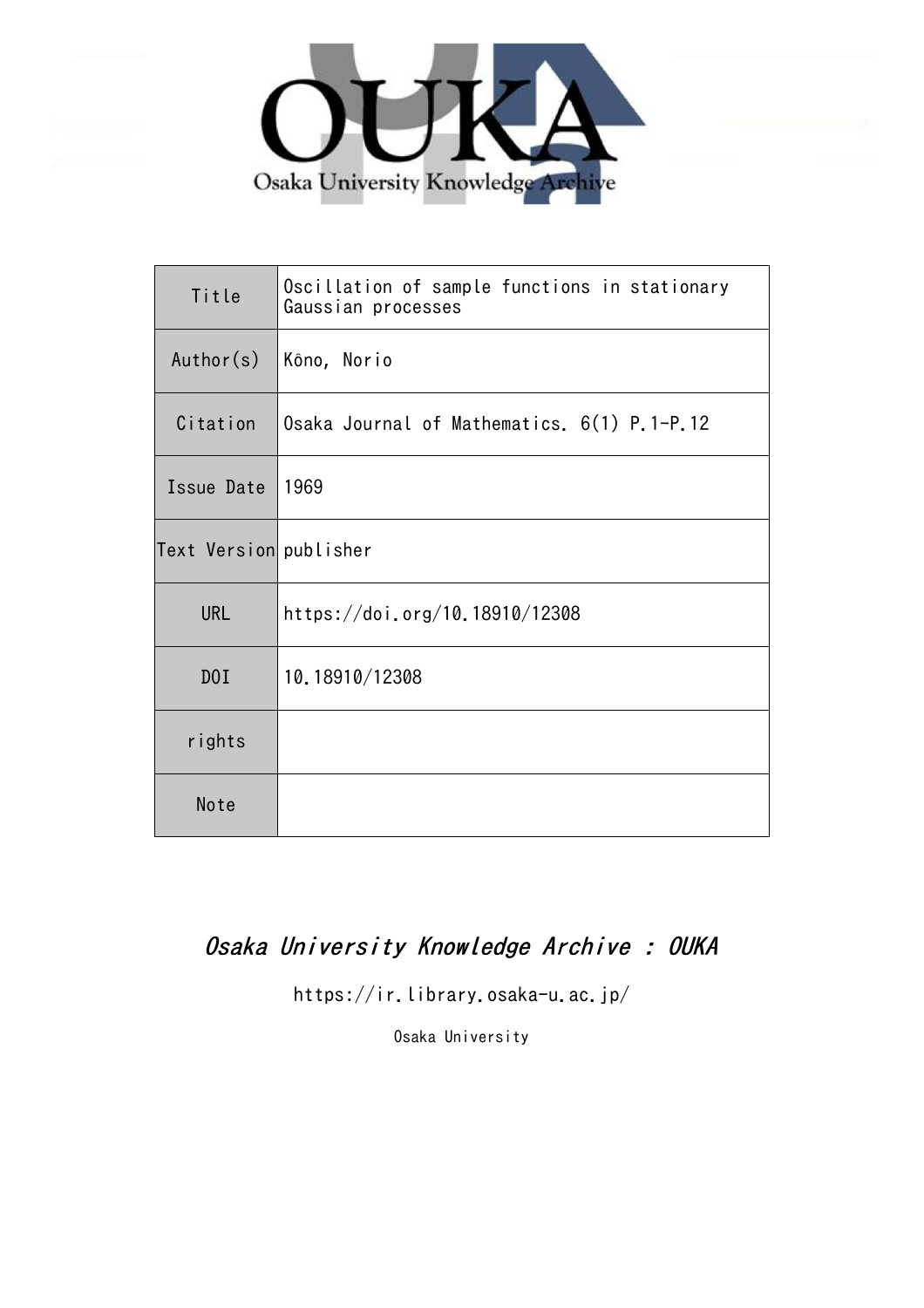## **OSCILLATION OF SAMPLE FUNCTIONS IN STATIONARY GAUSSIAN PROCESSES**

NORIO KÔNO

(Received August 29, 1968)

## **1. Introduction**

There are many sample function properties of a stationary Gaussian process which satisfy 0-1 law. For example, continuity or unboundedness of sample functions, upper class or lower class and the law of iterated logarithm. In this paper we shall investigate another type of sample property which satisfies 0-1 law.

Let  $\{X(t)\,;\,0\leq t\leq 1\}$  be a real stationary Gaussian process with the mean  $E[X(t)]=0$  which has continuous sample functions with probability one, and let  $Q(x)$ ,  $0 \le x \le +\infty$ , be a continuous increasing function near the origin with  $Q(0)=0$ . We shall investigate the oscillation of sample functions of  $X(t)$  described as follows

(1) 
$$
\lim_{||S_n||\to 0} \sum_{i=1}^{m(n)} Q(|X(t_i^{(n)}) - X(t_{i-1}^{(n)})|),
$$

where  $S_n = \{0 = t_0^{(n)} < t_1^{(n)} < \cdots < t_{m(n)}^{(n)} = 1\}$  is a partition of [0, 1] and  $||S_n|| =$  $\max_{i=1,\dots,m(n)} |t_i^{(n)} - t_{i-1}^{(n)}|$ .

In Theorem 1 we shall prove that if  $Q(x)$  is suitably chosen, the oscillation (1) satisfies Kolmogorov's 0-1 law for a certain class of stationary Gaussian processes. This class is specified by the conditions on  $v(x) = (E[(X(x) - X(0))^2])^{1/2}$ using a regular increasing function. In Theorem 2 we shall prove that the oscillation (1) has non-zero finite constant with probability one under the stronger conditions of  $v(x)$  than those of Theorem 1 and with a nice choice of the seguence of partitions.

In the case that  $\{X(t)\,;\,0\leq t\leq 1\}$  is the Wiener process, the oscillation (1) for  $Q(x)=x^2$  equals 1 with probability one when  $\{S_n\}$  is the 2<sup>*n*</sup> equi-partitions (P. Levy [1]). G. Baxter [2] showed that for the comparatively narrow class of not necessarily stationary Gaussian processes characterized by the conditions on  $r(s, t) = E[X(s)X(t)]$ , the oscillation (1) for  $Q(x) = x^2$  is constant with probability one. E.G. Gladyshev [3] has extended the result of G. Baxter in the direction of the oscillation for  $Q(x)=a(n)x^2$ , where  $a(n)$  is a normalized constant which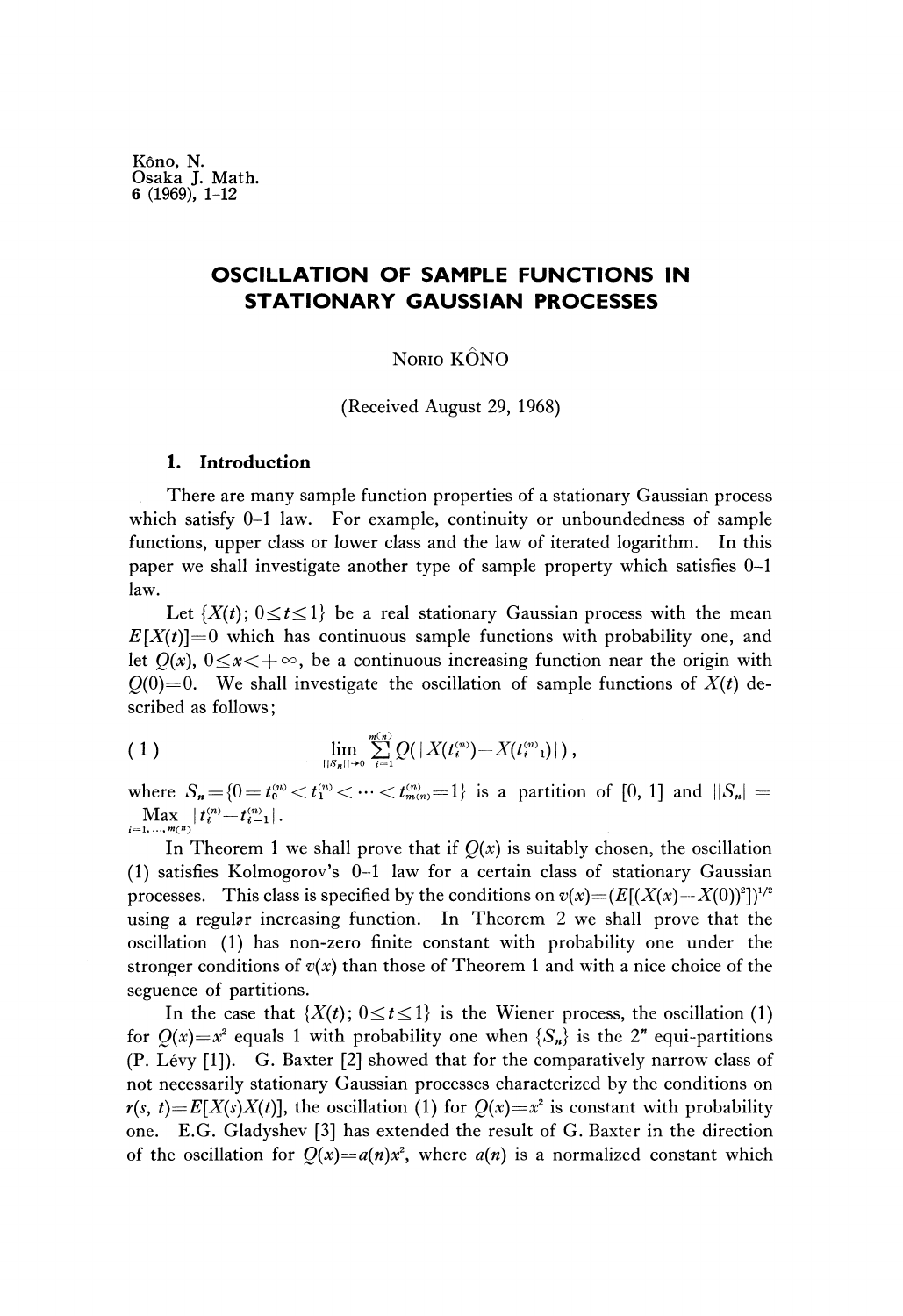depends on partitions. Yu.K. Belyaev [8] has treated this problem in a different manner from ours.

In Section 2 we shall state the theorems and in Section 3 we shall prove them. Finally we shall give some examples in Section 4.

## **2. Theorems**

To state the theorems, we shall introduce regular increasing function investigated by J. Karamata [6].

We shall call a real function *P(x)* defined on (0, *u)* a *regular increasing function* if  $P(x)$  satisfies the following two conditions:

 $(A-1)$   $P(x)$  is a strictly increasing positive continuous function.

(A-2) There exists a positive number a such that

$$
\lim_{s \to 0} \frac{P(sx)}{P(s)} = x^c
$$

holds for every *x>0.*

Set

$$
Q(x) = \begin{cases} P^{-1}(x) & \text{if} \quad 0 < x \le P(u) = u_0 \\ 0 & \text{if} \quad u_0 < x \end{cases}
$$

Then we have the following theorems.

**Theorem 1.** Assume that  $v(x)$  is continuous on [0, 1]. If there exists a regular *increasing function P(x) such that*

$$
\lim_{s \to 0} \frac{s}{P(s)} = 0 \quad \text{and} \quad
$$

(3) 
$$
\lim_{s \to 0} \frac{v(s)}{P(s)} = 1,
$$

*then the oscillation*

(4) 
$$
\lim_{\|S_n\| \to 0} \sum_{i=1}^{m(n)} Q(|X(t_i^{(n)}) - X(t_{i-1}^{(n)})|)
$$

*converges with probability zero or one and if it converges with probability one, the limit is independent of paths.*

REMARK 1. The condition (2) is fulfilled automatically when  $0 < a < 1$ , and from the stationarity of the process the condition (3) can be satisfied only if  $a \leq 1$ .

REMARK 2. By the criterion due to *X.* Fernique [4], the condition (3) implies that *X(t)* has continuous sample functions with probability one.

**Theorem** 2. *Suppose that there exists a regular increasing function P(x)*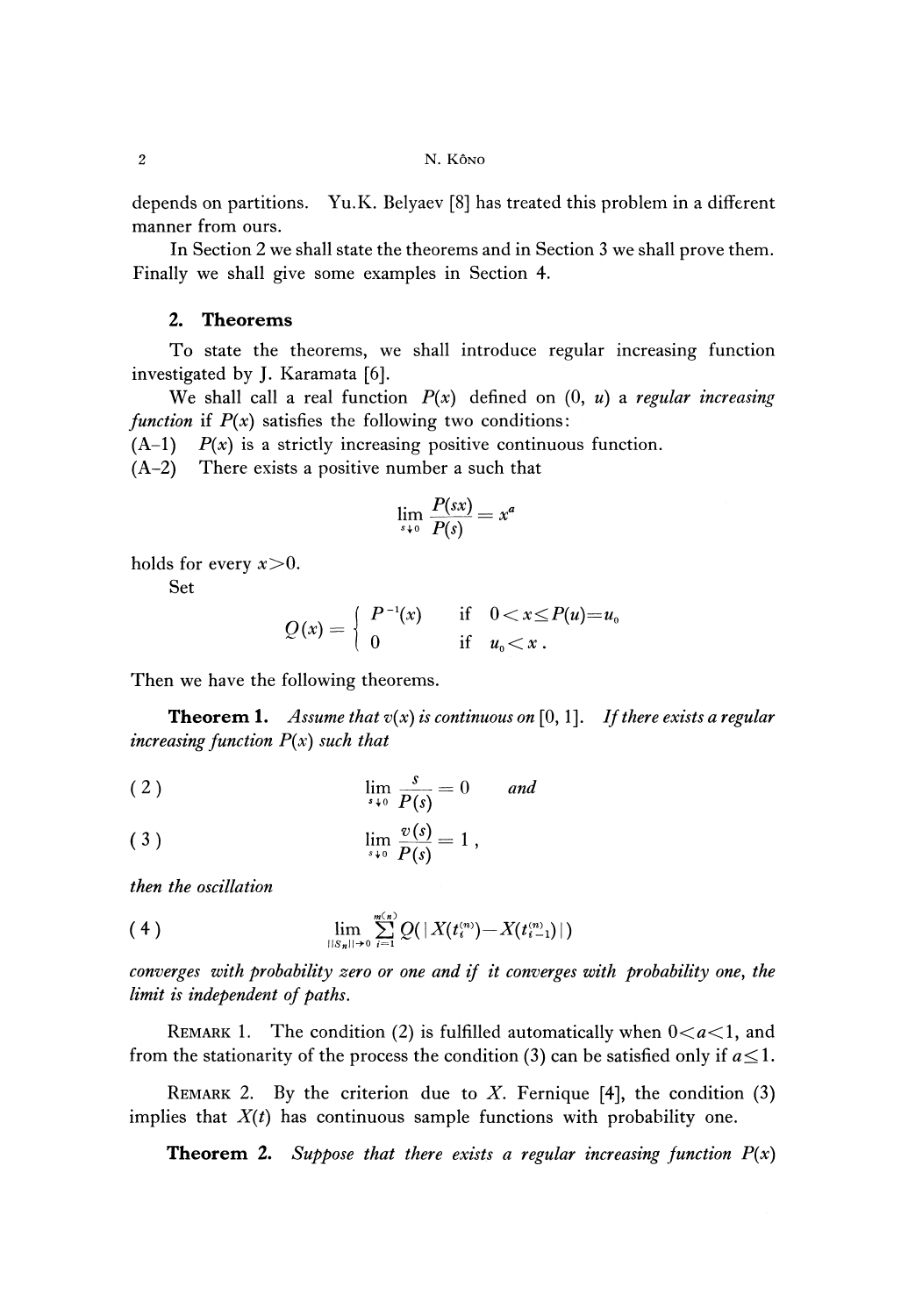*such that the condition* (3) of Theorem 1 is satisfied for  $0 < a < 1$ , and that  $v(x)$  has *twice continuous derivatives on* (0, 1) *which satisfy the following conditions:*

(5) 
$$
\lim_{s \to 0} \frac{v'(sx)}{v'(s)} = x^{a-1}, \text{ and } \lim_{s \to 0} \frac{v''(sx)}{v''(s)} = x^{a-2}.
$$

*In addition suppose that the partition {S<sup>n</sup> } satisfies the following conditions:*

(6) 
$$
||S_n|| = \max_i |t_i^{(n)} - t_{i-1}^{(n)}| \leq c_0 2^{-\alpha n}, \text{ and}
$$

$$
\min_i |t_i^{(n)} - t_{i-1}^{(n)}| \geq c_0 2^{-\beta n},
$$

where  $\alpha$ ,  $\beta$  satisfy the relation  $2\alpha > \beta \ge \alpha > 0$ , and  $c_0 > 0$ . **Then** 

$$
(7) \qquad \lim_{n\to\infty}\sum_{i=1}^{m(n)}Q(|X(t_i^{(n)}-X(t_{i-1}^{(n)})|)=\int_{-\infty}^{\infty}|x|^{1/a}\frac{1}{\sqrt{2\pi}}e^{-(x^2/2)}dx,
$$

*holds with probability one.*

## **3. Proofs of theorems**

First we shall list the properties of regular increasing functions in Lemma 1.

**Lemma 1.** Let  $Q(x)$  be the function defined in  $\S 2$ . Then we have

- (i)  $Q(x)$  is a regular increasing function on  $(0, u_0]$ .
- (ii) *It holds that*

$$
\lim_{s\to 0}\frac{Q(sx)}{Q(s)}=x^{1/a}, \quad \textit{for any} \quad x>0,
$$

*uniformly in x on any compact set contained in the half line*  $(0, \infty)$ . (iii) *Q(x) can be expressed in the form*

$$
Q(x) = \left\{ \begin{array}{ll} x^{1/a} q(x) , & 0 < x \le u_0, \\ 0 , & u_0 < x, \end{array} \right.
$$

*where q(x) is a function satisfying the following condition (S).*

(S) 
$$
\lim_{s \to 0} \frac{q(sx)}{q(s)} = 1 \quad \text{for any} \quad x > 0,
$$

(iv) For any  $\varepsilon > 0$ , it holds that

$$
\lim_{s\downarrow 0} s^{\epsilon} q(s) = 0.
$$

(v) For any  $\varepsilon > 0$ , it holds that

$$
\lim_{s\downarrow 0} s^{-s} q(s) = +\infty.
$$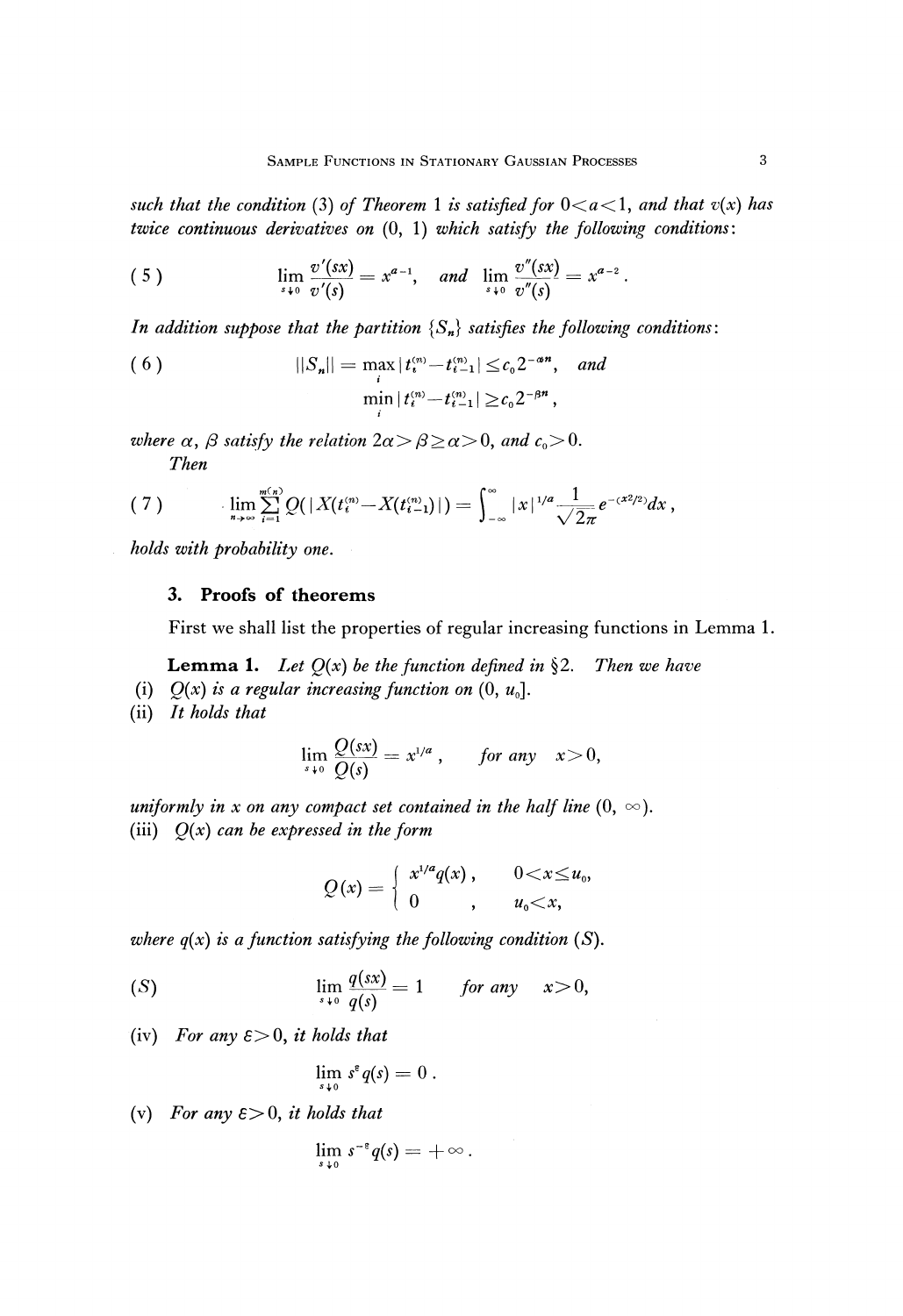(vi) For any  $\varepsilon > 0$ , there exists  $c(\varepsilon) = c_1 > 0$  such that

$$
\frac{q(sx)}{q(s)} \leq c_1 x^{\varepsilon}
$$

*holds for any*  $x \ge 1$  *and any*  $s > 0$  with  $0 < s x \le u_0$ .

The proof of Lemma 1 is omitted. (Many properties of regular increasing functions are found in [7].)

Let  $\{X(t)\,;\,0\leq t\leq 1\}$  be a stationary Gaussian process with continuous paths. consider the spectral decomposition of  $X(t)$ ;

$$
X(t)=\int_{-\infty}^{\infty}e^{i\lambda t} dM(\lambda).
$$

Set

$$
Z_n(t)=\int_{n-1\leq |\lambda|\leq n}e^{i\lambda t}dM(\lambda).
$$

Then we have

## **Lemma** 2. (K. Itό-M. Nisio [5]). *The sum*

$$
\sum_{n=1}^N Z_n(t)
$$

*converges to X(f) uniformly in t with probability one.*

For the proof of Theorem 1 we proceed as follows. By virtue of Lemma 2 and Remark 2 of Theorem 1, *X(f)* can be expanded as a series of independent random variables  $Z_n(t)$  which converges uniformly in  $t$  with probability one;

(8) 
$$
X(t) = \sum_{n=1}^{\infty} Z_n(t) \text{ uniformly in } t.
$$

We can therefore choose such a basic probability space  $(\Omega, \mathcal{B}, P)$  that for every  $\omega \in \Omega$  the series  $\sum_{n=1}^{\infty} Z_n(t, \omega)$  converges uniformly in t.

Let  $\mathscr{B}_{N}$  be the smallest  $\sigma$ -algebra generated by  $\{Z_{i}(t)\colon i{=} N, N{+}1,\cdots\}$ . An event which is measurable with respect to  $\mathcal{B}_{\infty}=\bigcap_{N=1} \mathcal{B}_N$  is called a tail event.

Set

$$
X_N(t) = \sum_{i=N}^{\infty} Z_i(t) , \quad Y_N(t) = \sum_{i=1}^{N-1} Z_i(t) ,
$$

and

$$
\Delta_i^n X(t) = X(t_i^{(n)}) - X(t_{i-1}^{(n)}) , \quad \Delta_i^n t = t_i^{(n)} - t_{i-1}^{(n)} .
$$

Then we shall prove that the event  $A = \{\omega; \lim_{||S_n|| \to 0} \sum_{i=1}^{m(n)} Q(|\Delta_i^n X(t)|) \text{ converges}\}\)$  is a tail event.

Set  $\Omega_8^n = {\omega; |\Delta_i^k Y_N(t)| \leq \delta^2 v(\Delta_i^k t)}$  for all  $k \geq n$ , and  $i = 1, 2$ , Then we have

 $\boldsymbol{4}$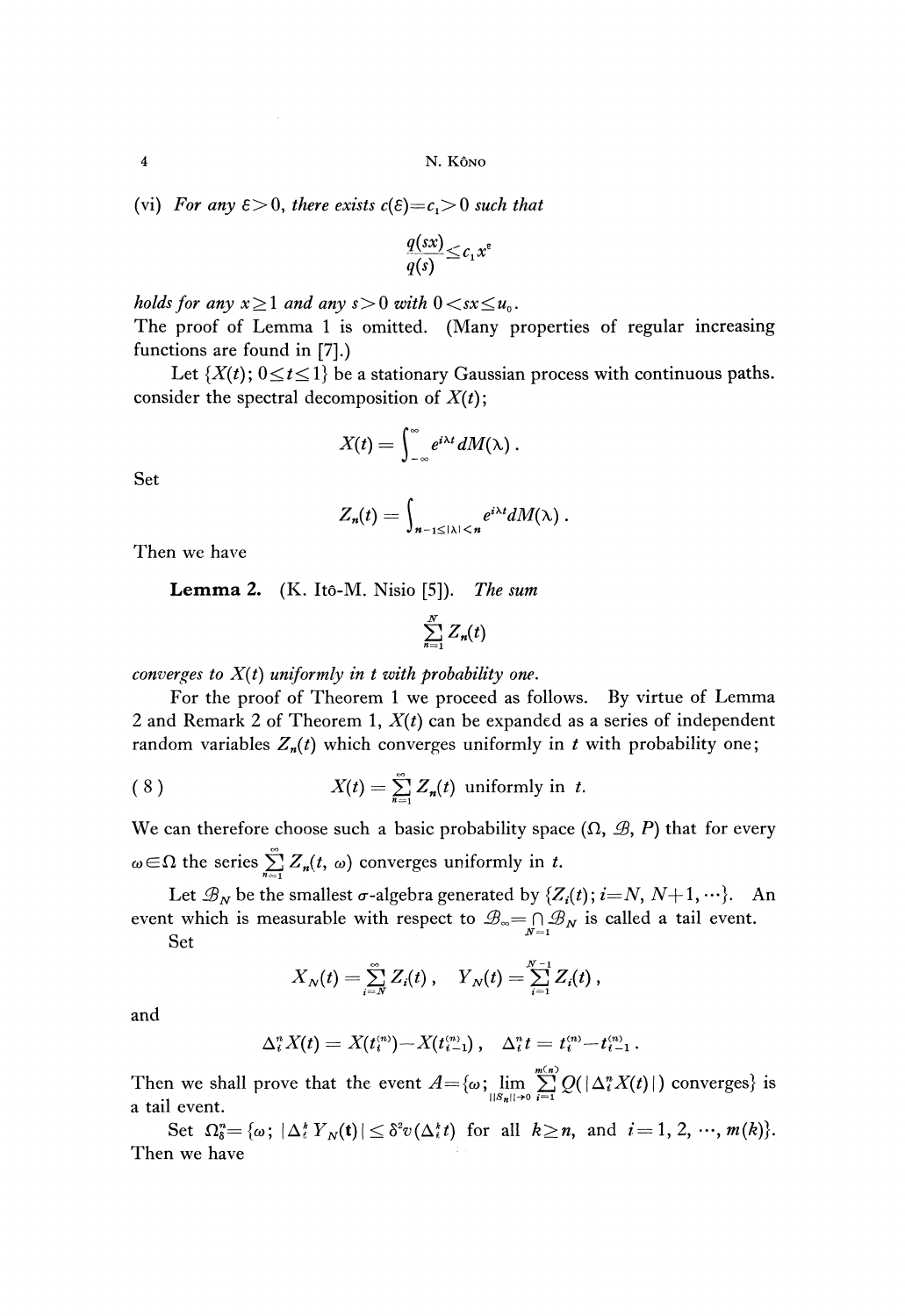$$
(9) \t\t\t\t\t\t\t\t\t\Omega_{\delta}^{n} \subset \Omega_{\delta}^{n+1} \subset \cdots.
$$

Since the path  $Y_N(t, \omega)$  is differentiable and  $\lim_{x \to \infty} x/v(x) = 0$  from the conditions (2) and (3), we have

$$
(10) \t\t\t\t\t\Omega = \bigcup_{n=1}^{\infty} \Omega_8^n,
$$

for any  $\delta$  > 0 and any N.

Fix positive integer N arbitrarily. There exists positive  $\delta_0\left(\leq \frac{1}{2}\right)$  such that for any positive  $\delta < \delta_0$  and any  $s \leq u$  we have

$$
(11) \t2(\delta+\delta^2)P(s)\leq u_0.
$$

From the condition (3) of Theorem 1 follows the assertion: For any  $\varepsilon$  and any  $\delta$  with  $0 < \varepsilon < 1$  and  $0 < \delta < \delta_0$  respectively, there exist  $s_0$  with  $0 < s_0 < \frac{u_0}{2}$ such that for any  $s < s_0$  we have

$$
(12) \t v(s) < (1+\varepsilon)p(s).
$$

By Lemma 1 (ii), for any *x* such that min $\left(\delta + \delta^2, \frac{1}{2}\right) \le x \le \frac{3}{2}$  and for any  $s \leq s_0$  we have

$$
(13) \qquad \qquad \left|\frac{Q(sx)}{Q(s)}-x^{1/a}\right|<\varepsilon.
$$

There exists  $n_0$  such that for any  $n \geq n_0$  we have

$$
(14) \t\t\t P(||S_n||) \leq s_0.
$$

For any fixed  $\omega \in \Omega$ , there exists  $n_1$  and for any  $n \geq n_1$  we have

$$
|\max_i \Delta_i^n X_N(\omega)| \leq s_0.
$$

Set  $n_2$ =max ( $n_0$ ,  $n_1$ ). Then the above  $\omega$  satisfies

(16) 
$$
\Omega_{\delta}^n \ni \omega \quad \text{for any} \quad n \geq n_2.
$$

For such an  $\omega$ , satisfying (15) and (16), set

(17) 
$$
K_n = \{i; |\Delta_i^n X_N(t)| \leq \delta v(\Delta_i^n t)\}, \quad n \geq n_2.
$$

Then it follows that

$$
\sum_{i \in K_n} Q\left( |\Delta_i^n X_i(t)| \right) = \sum_{i \in K_n} Q(|\Delta_i^n X_N(t) + \Delta_i^n Y_N(t)|)
$$
  

$$
\leq \sum_{i \in K_n} Q((\delta + \delta^2)v(\Delta_i^n t))
$$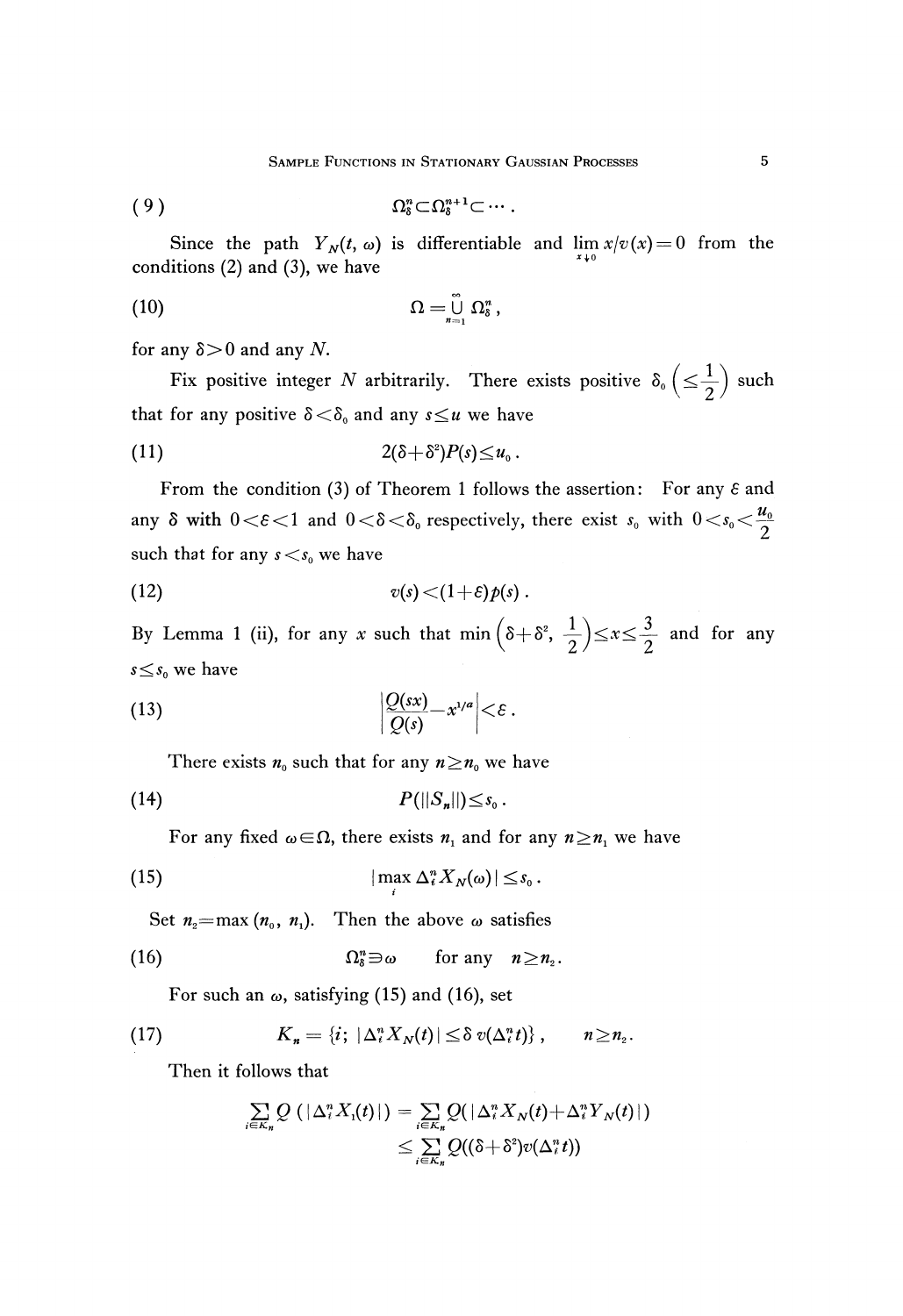$$
\leq \sum_{i \in K_n} Q((\delta + \delta^2)(1+\varepsilon)P(\Delta^n_i(t)))
$$
  
\n
$$
\leq \sum_{i \in K_n} \Delta^n_i t\{(\delta + \delta^2)^{1/a}(1+\varepsilon)^{1/a} + \varepsilon\}
$$
  
\n
$$
\leq (\delta + \delta^2)^{1/a}(1+\varepsilon)^{1/a} + \varepsilon
$$

and

$$
\sum_{i \in K_n} Q(|\Delta_i^n X_i(t)|) = \sum_{i \in K_n} Q(|\Delta_i^n X_N(t)| \left| 1 + \frac{\Delta_i^n Y_N(t)}{\Delta_i^n X_N(t)} \right|)
$$
  

$$
\leq \sum_{i \in K_n} Q(|\Delta_i^n X_N(t)| (1+\delta))
$$
  

$$
\leq \sum_{i \in K_n} Q(|\Delta_i^n X_N(t)|) \{(1+\delta)^{1/a} + \epsilon\}.
$$

Analogously we have

$$
\sum_{i\in K_n} Q(\left|\Delta_i^n X_i(t)\right|)\geq \sum_{i\in K_n} Q(\left|\Delta_i^n X_N(t)\right|)\left\{(1-\delta)^{1/a}-\varepsilon\right\}.
$$

Hence it follows that

(18) 
$$
\overline{\lim}_{||S_n||\to 0} \sum_{i=1}^{m(n)} Q(|\Delta_i^n X_1(t)|) = \overline{\lim}_{||S_n||\to 0} \sum_{i=1}^{m(n)} Q(|\Delta_i^n X_N(t)|)
$$

$$
\underline{\lim}_{||\overline{S_n}||\to 0} \sum_{i=1}^{m(n)} Q(|\Delta_i^n X_1(t)|) = \underline{\lim}_{||\overline{S_n}||\to 0} \sum_{i=1}^{m(n)} Q(|\Delta_i^n X_N(t)|)
$$

Since the equation (18) is true for any  $N$  and since the  $\Delta Z_n$  are independent we can concluded that the event  $A = \{\omega\}$ ; the oscillation (4) converges} is a tail event. By virtue of Kolmogorov's 0-1 law, the probability of the event *A* is 0 or 1.

(q. e. d.)

In order to prove Theorem 2, we shall prove the following lemma.

**Lemma 3.** *If v(x) satisfies the conditions of Theorem* 2, *then for any*  $\mathcal{E} > 0$ *, there exists*  $c_2(\mathcal{E}) = c_2 > 0$  and for any s,  $h_1$ ,  $h_2$  such that  $s/4 \ge h_1$ ,  $h_2 > 0$  it holds<br>  $|r(s+h_1-h_2)+r(s)-r(s-h_2)-r(s+h_1)| \le c_2 \frac{h_1^{1-a-(\mathcal{E}/2)}h_2^{1-a-(\mathcal{E}/2)}}{s^{2-2a+\mathcal{E}}}v(h_1)v(h_2)$ , *holds*

$$
|r(s+h_1-h_2)+r(s)-r(s-h_2)-r(s+h_1)|\leq c_2\frac{h_1^{1-a-(\epsilon/2)}h_2^{1-a-(\epsilon/2)}}{s^{2-2a+\epsilon}}v(h_1)v(h_2),
$$

*where*  $r(t) = E[X(t)X(0)].$ 

Proof. By the assumption of Theorem 2, we have  
(19) 
$$
\frac{d^2 v^2(x)}{dx^2} = x^{2a-2} f(x),
$$

where *f(x)* satisfies the property *(S).*

From an easy calculation, it follows that

(20) 
$$
r(s+h_1-h_2)+r(s)-r(s-h_2)-r(s+h_1) = \frac{1}{2}(v^2(s+h_1)+v^2(s-h_2)-v^2(s+h_1-h_2)-v^2(s)).
$$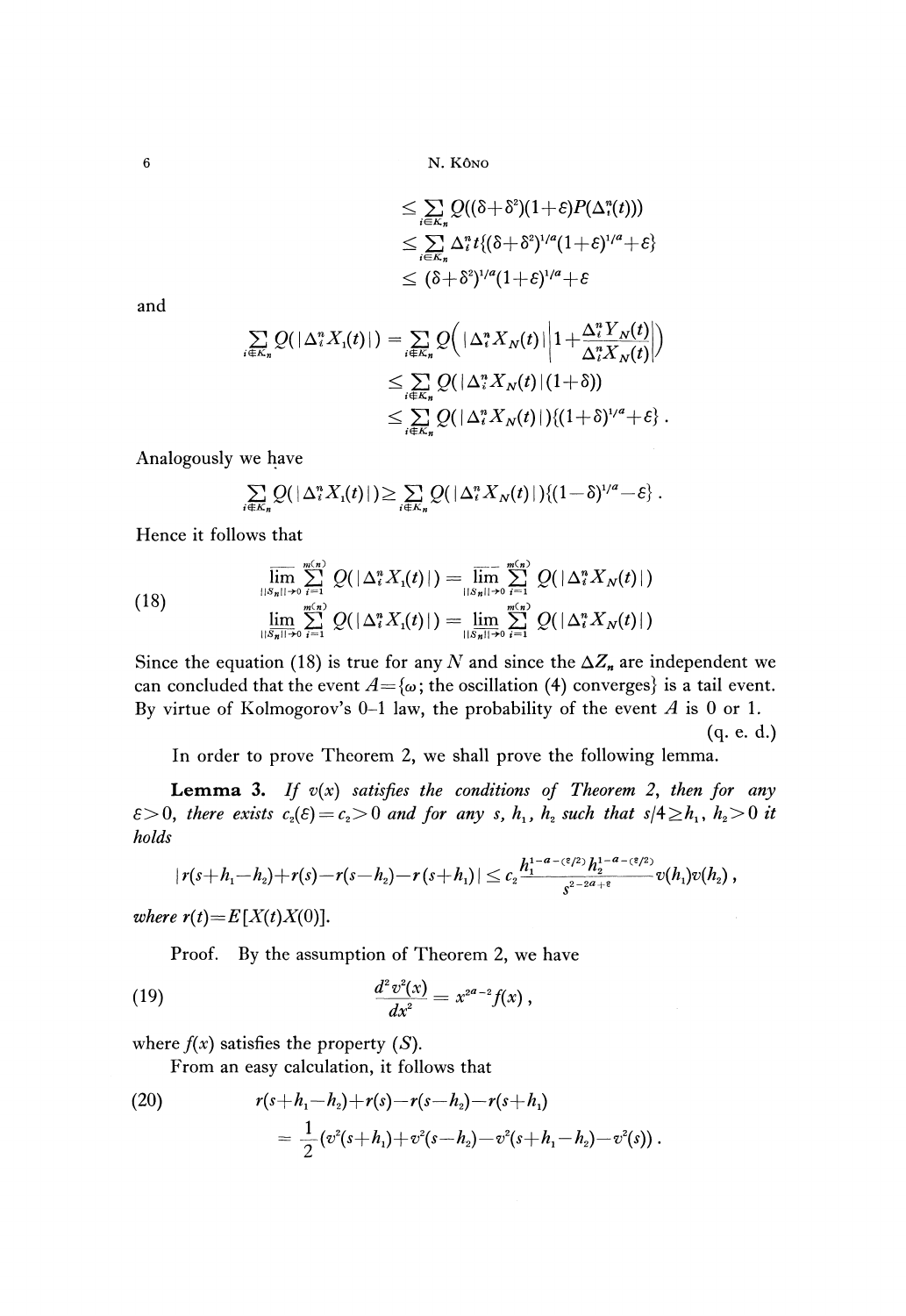Without loss of generality, we can assume  $h_1 \leq h_2$ . Then we have

(21) 
$$
|r(s+h_1-h_2)-r(s-h_2)-(r(s+h_1)-r(s))|
$$

$$
= \frac{h_1}{2} \Big| \Big\{ \frac{dv^2}{dt^2}(s-h_2+\theta_1(h_1)) - \frac{dv^2}{dt^2}(s+\theta_2(h_1)) \Big\} \Big|
$$

$$
\leq h_1 h_2 \Big| \Big\{ \frac{d^2v^2}{dt^2}(s+\theta_3(h_1, h_2)) \Big\} \Big|,
$$

where  $0 \le \theta_1(h_1)$ ,  $\theta_2(h_1) \le h_1$ , and  $0 \le \theta_3(h_1, h_2) \le 2h_1 + h_2$ . Hence it follows from (19), (20), (21) and Lemma 1 that

$$
\begin{split} &\left|r(s+h_1-h_2)+r(s)-r(s-h_2)-r(s+h_1)\right|\\ &=\left|\frac{d^2v^2(t)}{dt^2}\right|_{t=s+\theta_3(h_1,\;h_2)}\left|\frac{h_1h_2}{v(h_1)\,v(h_2)}v(h_1)\,v(h_2)\right|\\ &\leq c_2\frac{h_1^{1-a-(2/2)}h_2^{1-a-(2/2)}}{s^{2-2a+\epsilon}}v(h_1)\,v(h_2)\;.\end{split} \tag{q.e.d.}
$$

We now come to the proof of Theorem 2. First we show that

(22) 
$$
\lim_{n \to \infty} E\left[\sum_{i=1}^{m(n)} Q(|\Delta_i^n X(t)|)\right] = \int_{-\infty}^{\infty} |x|^{1/a} \frac{1}{\sqrt{2\pi}} e^{-(x^2/2)} dx.
$$

From the condition (3) of Theorem 1, for any  $0 < \varepsilon < 1$ , there exists  $s_0 > 0$ and for any  $s < s_0$  we have

(23) 
$$
P(s)(1-\varepsilon) \leq v(s) \leq P(s)(1+\varepsilon)
$$

For any  $0<\delta<1$  there exists  $s_{i}>0$  and for any  $s< s_{i}$  and any  $x{\in}[\delta, \delta^{-1}(1{+}\epsilon)],$ we have from Lemma 1 (ii)

(24) 
$$
\left|\frac{Q(xs)}{Q(s)} - x^{1/a}\right| \leq \varepsilon.
$$

There exists  $n_0$  such that for any  $n \ge n_0$ , we have

(25) 
$$
2P(||S_n||) \leq \min(s_0, s_1), P(||S_n||)(1+\varepsilon) < \delta u_0.
$$

We can therefore estimate the expectation  $E[Q(|\Delta_i^n X(t)|)]$  as follows:

$$
\int_{|x| \le u_1} Q(|x| v(\Delta_i^n t)) \frac{1}{\sqrt{2\pi}} e^{-(x^2/2)} dx, (u_1 = \frac{u_0}{v(\Delta_i^n t)})
$$
\n
$$
= \left( \int_{|x| < \delta} + \int_{\delta \le |x| \le \delta^{-1}} \right) Q(|x| P(\Delta_i^n t) (1+\epsilon)) \frac{1}{\sqrt{2\pi}} e^{-(x^2/2)} dx
$$
\n
$$
+ \int_{\delta^{-1} < |x| \le u_1} Q(|x| v(\Delta_i^n t)) \frac{1}{\sqrt{2\pi}} e^{-(x^2/2)} dx
$$
\n
$$
= I_1 + I_2 + I_3.
$$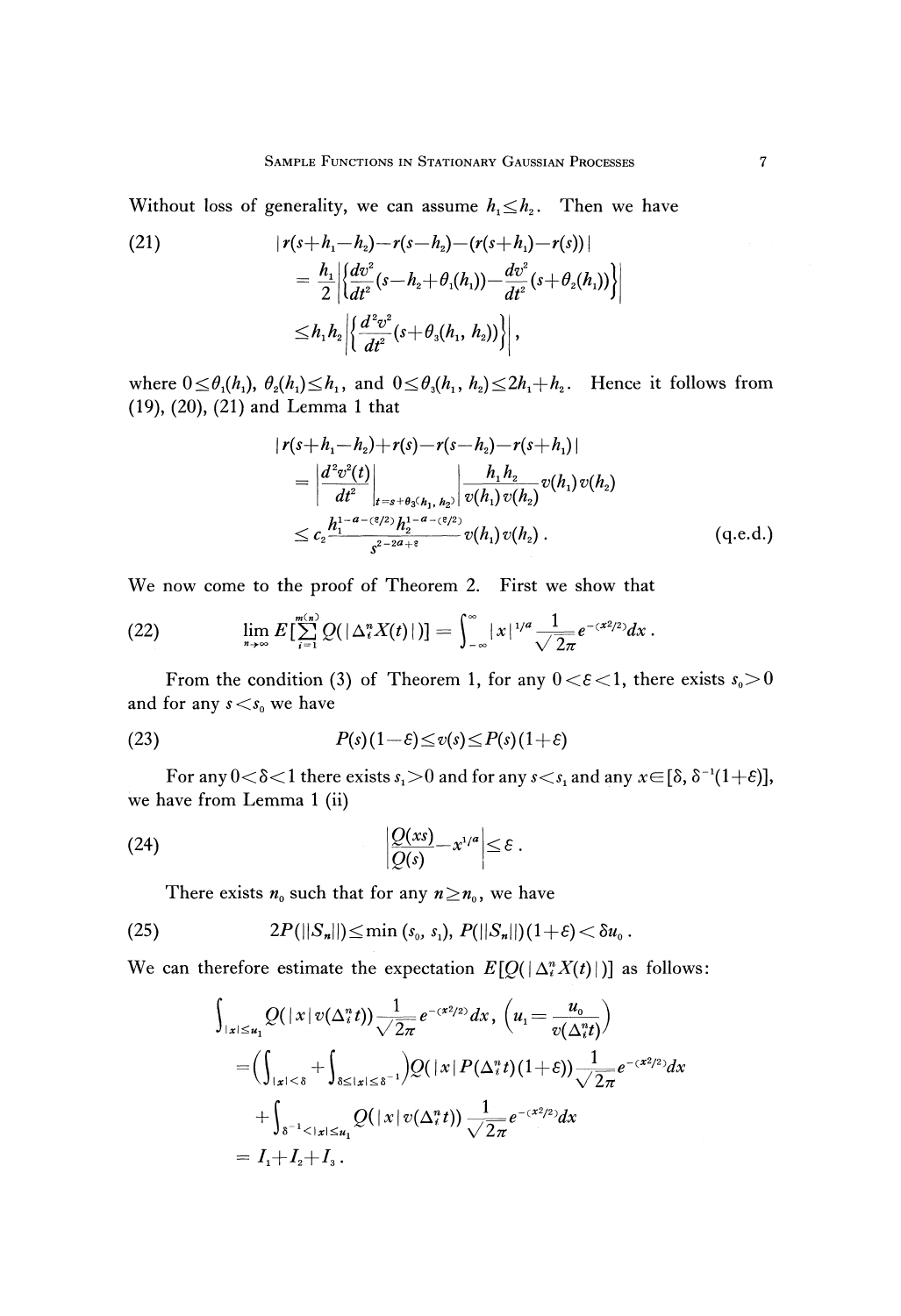Hence we have from (23), (24), (25) and Lemma 1 (vi),

$$
I_{1} \leq Q(\delta(1+\varepsilon)P(\Delta_{i}^{n}t)) \int_{|x| < \delta \sqrt{2\pi}} e^{-(x^{2}/2)} dx
$$
\n
$$
\leq \Delta_{i}^{n} t \{\delta^{1/a}(1+\varepsilon)^{1/a} + \varepsilon\}
$$
\n
$$
I_{2} \leq \int_{\delta \leq \delta |x| \leq \delta^{-1}} \Delta_{i}^{n} t \{|x|^{1/a}(1+\varepsilon)^{1/a} + \varepsilon\} \frac{1}{\sqrt{2\pi}} e^{-(x^{2}/2)} dx
$$
\n
$$
I_{3} \leq \int_{\delta^{-1} < |x| \leq u_{1}} c_{1} Q(v(\Delta_{i}^{n}t))(1+\varepsilon)^{(1/a) + \varepsilon'} x^{(1/a) + \varepsilon'} \frac{1}{\sqrt{2\pi}} e^{-(x^{2}/2)} dx
$$
\n
$$
\leq \int_{\delta^{-1} < |x|} c_{1} Q((1+\varepsilon)P(\Delta_{i}^{n}t))(1+\varepsilon)^{(1/a) + \varepsilon'} x^{(1/a) + \varepsilon'} \frac{1}{\sqrt{2\pi}} e^{-(x^{2}/2)} dx
$$
\n
$$
\leq \int_{\delta^{-1} < |x|} \Delta_{i}^{n} t \cdot c_{1}^{2} (1+\varepsilon)^{(2/a) + 2\varepsilon'} |x|^{(1/a) + \varepsilon'} \frac{1}{\sqrt{2\pi}} e^{-(x^{2}/2)} dx.
$$

Hence it follows that

$$
\lim_{n\to\infty}\sum_{i=1}^{m(n)}E\left[Q(|\Delta_i^nX(t)|)\right]\leq\int_{-\infty}^{\infty}|x|^{1/a}\frac{1}{\sqrt{2\pi}}e^{-(x^2/2)}dx.
$$

Analogously we have

$$
\lim_{n\to\infty}\sum_{i=1}^{m(n)}E\left[Q(|\Delta^n_iX(t)|)\right]\geq \int_{-\infty}^{\infty}|x|^{1/a}\frac{1}{\sqrt{2\pi}}e^{-(x^2/2)}dx.
$$

Thus the equation (22) is proved.

Next we shall estimate

$$
B_n = E\left[\left(\sum_{i=1}^{m(n)} Q(\lceil \Delta_i^n X(t) \rceil) - \sum_{i=1}^{m(n)} E(Q(\lceil \Delta_i^n X(t) \rceil))^2\right].
$$

Fix  $b > 0$  such that

$$
b<\frac{(2\alpha-\beta)(2-2a)}{\beta},
$$

then we can choose  $\mu > 0$  such that

$$
(26) \qquad \qquad \frac{2-2a-b}{2-2a+b}\alpha > \mu > \beta - \alpha.
$$

By virtue of (12), for  $b > 0$  fixed above, there exist  $c_3(b) = c_3$  and  $n_0$  such that for any  $n \geq n_0$  we have

$$
(27) \tQ(|x|v(\Delta_i^n t)) \leq c_3 \Delta_i^n t(|x|^{(1/a)+b}+1)
$$

For fixed  $\omega$  such that (26) is satisfied, set

$$
B_n = (\sum_{|t_{i-1}^{(n)} - t_{j-1}^{(n)}| < 2^{-\mu n}} + \sum_{|t_{i-1}^{(n)} - t_{j-1}^{(n)}| \ge 2^{-\mu n}}) \{E[Q(|\Delta_i^n X(t)|)Q(|\Delta_j^n X(t)|)] - E[Q(|\Delta_i^n X(t)|)]E[Q(|\Delta_j^n X(t)|)])\} = B_n^{(1)} + B_n^{(2)}.
$$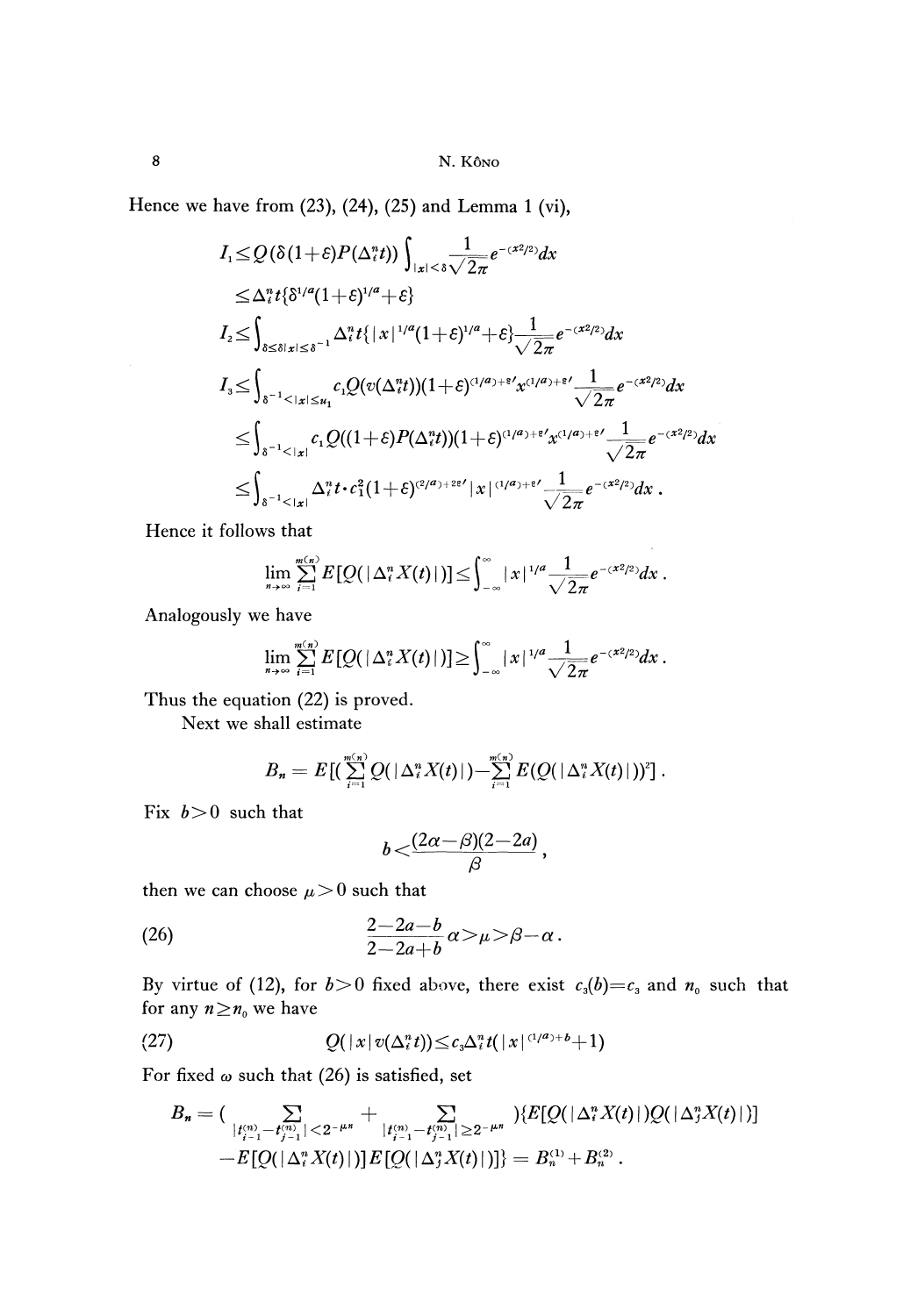**By Schwartz's inequality and (27), we have**

(28) 
$$
B_{n}^{(1)} \leq \sum_{|t_{i-1}^{(n)} - t_{j-1}^{(n)}| \leq 2^{-\mu n}} \sqrt{E\left[Q(|\Delta_{i}^{n}X(t)|)^{2}\right]E\left(Q(|\Delta_{j}^{n}X(t)|)^{2}\right]} + E\left[Q(|\Delta_{i}^{n}X(t)|)\right]E\left[Q(|\Delta_{j}^{n}X(t)|)\right] \n\leq c_{4} \sum_{|t_{i-1}^{(n)} - t_{j-1}^{(n)}| \leq 2^{-\mu n}} \Delta_{i}^{n}t\Delta_{j}^{n}t \n\leq c_{4} 2^{-(\mu + \alpha - \beta)^{n}},
$$

where  $c_4$  is a constant independent of *n*.

$$
\begin{aligned} B_n^{(2)}=&\sum_{|t_{i-1}^{(n)}-t_{j-1}^{(n)}|\geq 2^{-\mu n}}\int_{-\infty}^{\infty} &Q(|x_1|v(\Delta_i^nt))Q(|x_2|v(\Delta_j^nt))\frac{1}{2\pi}e^{-\frac{(x_1^2+x_2^2)}{2}}\\&\times\bigg\{\frac{v(\Delta_i^nt)v(\Delta_j^nt)}{\sqrt{v^2(\Delta_i^nt)^2v^2(\Delta_j^nt)-\Delta_{ij}^nr^2}}\exp\bigg[-\frac{\Delta_{ij}^nr^2(x_1^2+x_2^2)-2\Delta_{ij}^nrv(\Delta_i^nt)v(\Delta_j^nt)x_ix_2}{2(v^2(\Delta_i^nt)v^2(\Delta_j^nt)-\Delta_{ij}^nr^2)}\bigg]\\&-1\bigg\}dx_1dx_2,\end{aligned}
$$

where 
$$
\Delta_{i,j}^{n}r = E[\Delta_{i}^{n}X(t)\Delta_{j}^{n}X(t)].
$$
  
Making use of the relation

(29) 
$$
(Bx, x) = \frac{1}{2}(x, x) + \frac{1}{2}(Cx, Cx),
$$

where

$$
B = \frac{1}{v_1^2 v_2^2 - r^2} \left( \frac{v_1^2 v_2^2}{-r v_1 v_2}, \frac{v_1^2 v_2^2}{v_1^2 v_2^2} \right)
$$
  

$$
C = \frac{1}{v_1^2 v_2^2 - r^2} \left( \frac{r, -v_1 v_2}{-v_1 v_2}, \frac{r}{r} \right) \text{ and } (x, y) = x_1 y_1 + x_2 y_2,
$$

we have

$$
\begin{aligned} &e^{-\frac{\left(x_i^2+x_i^2\right)}{2}}\Big\{\frac{v(\Delta_i^nt)v(\Delta_j^nt)}{\sqrt{v^2(\Delta_i^nt)v^2(\Delta_j^nt)-\Delta_i^ny^2}}\exp\left[\frac{-\Delta_i^ny^2(x_1^2+x_2^2)-2\Delta_i^nyv(\Delta_i^nt)v(\Delta_i^nt)v(\Delta_j^nt)x_ix_2}{2(v^2(\Delta_i^nt)v^2(\Delta_j^nt)-\Delta_i^ny^2)}\right] \\ &=e^{-\left(x,\,x\right)/4}\Big\{\frac{v(\Delta_i^nt)v(\Delta_j^nt)}{\sqrt{v^2(\Delta_i^nt)v^2(\Delta_j^nt)-\Delta_i^ny^2}}e^{-\left(Cx,\,Cx\right)/4}-e^{-\left(x,\,x\right)/4}\Big\} \\ &\leq\frac{|\Delta_i^ny|^{\ }|}{v(\Delta_i^nt)v(\Delta_j^nt)}e^{-\left(x,\,x\right)/4}(1+x_1^2+x_2^2)\, .\end{aligned}
$$

Therefore, it follows from (27) that

 $\hat{\boldsymbol{\beta}}$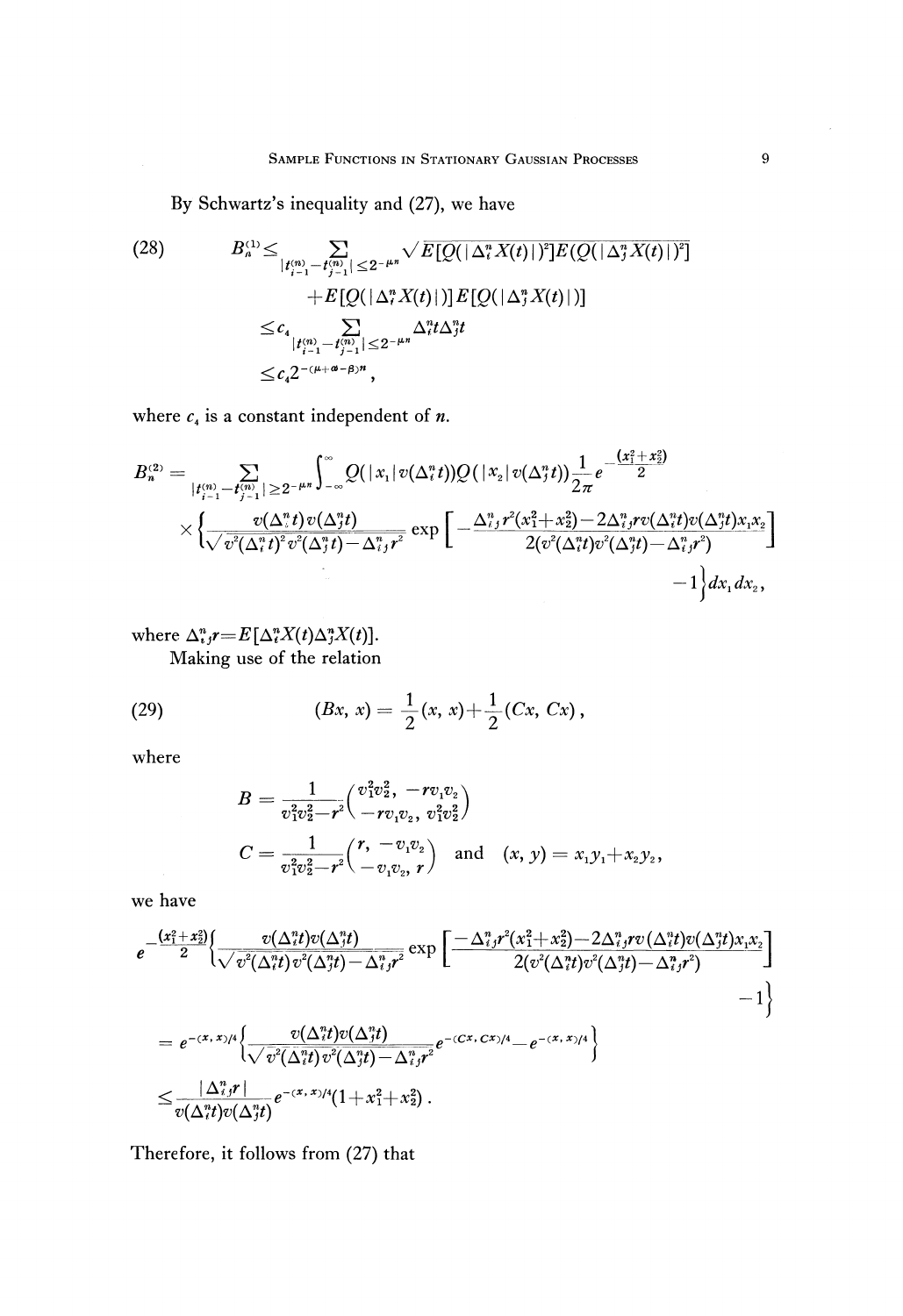N. Kôno  
\n
$$
B_n^{(2)} \leq c_3 \sum_{|t_{i-1}^{(n)} - t_{j-1}^{(n)}| \geq 2^{-\mu n}} \Delta_i^n t \Delta_j^n t \frac{|\Delta_i^n r|}{v(\Delta_i^n t)v(\Delta_j^n t)} \times
$$
\n
$$
\cdot \int_{-\infty}^{\infty} (|x|^{(1/4)+b} + 1)(|x_2|^{(1/4)+b} + 1)(1 + x_1^2 + x_2^2) e^{-\frac{(x_1^2 + x_2^2)}{4}} dx_1 dx_2
$$
\n
$$
\leq c_5 \max_{|t_{i-1}^{(n)} - t_{j-1}^{(n)}| \geq 2^{-\mu n}} \frac{|\Delta_i^n r|}{v(\Delta_i^n t)v(\Delta_j^n t)},
$$
\n
$$
c_5 \text{ is a constant independent on } i, j, n.
$$
\nIn the other hand, by L among 2, it follows that

where  $c_5$  is a constant independent on  $i, j, n$ .

On the other hand by Lemma 3, it follows that

$$
\begin{aligned} \frac{|\Delta_{i,j}^n r|}{v(\Delta_i^n t)v(\Delta_j^n t)} &= \frac{|r| (|t_i^{(n)} - t_j^{(n)}|) + r(|t_{i-1}^{(n)} - t_{j-1}^{(n)}|) - r(|t_i^{(n)} - t_{j-1}^{(n)}|) - r(|t_{j-1}^{(n)} - t_j^{(n)}|)}{v(\Delta_i^n t)v(\Delta_j^n t)} \\ &\leq c_2 \frac{(\Delta_i^n t)^{1 - a - (b/2)} (\Delta_j^n t)^{1 - a - (b/2)}}{|t_{i-1}^{(n)} - t_{j-1}^{(n)}|^{\frac{2 - 2a + b}{c}}} \, .\end{aligned}
$$

Hence we have

(30) 
$$
B_n^{(2)} \leq c_2 c_5 2^{-n(\alpha(2+a-b)-\mu(2-2a+b))}
$$

Set 
$$
\Omega_a^{(n)} = \left\{\omega \,;\, \big|\sum_{i=1}^{m(n)} Q(\,|\,\Delta_i^n X(t)\,| \,)-d\,|\,\sum \frac{1}{n}\right\},
$$
 where 
$$
d = \int_{-\infty}^{\infty} |x|^{1/d} \frac{1}{\sqrt{2\pi}} e^{-x^2/2} dx.
$$

Then by Chebyshev's inequality and from (28) and (30) we have

$$
P(\Omega_a^{(n)}) \leq n^2 (c_4 2^{-(\mu+\alpha-\beta)n} + c_2 c_5 2^{-n(\alpha(2+a-b)-\mu(2-2a+b))}).
$$

Since  $\mu$  satisfies (26), it follows that

$$
\sum_{n=1}^{\infty} P(\Omega_d^{(n)}) < +\infty.
$$

Thus Theorem 2 can be proved immediately by Borel-Cantelli lemma, (q.e.d.)

REMARK. It is obvious that  $Q(x)$  can be a extended arbitrarily to  $x > u_0$  so far as  $Q(x)$  satisfies the inequality  $Q(x) \leq cx^b$  ( $b > 0$ ).

## **4. Examples**

EXAMPLE 1. Let  $\{X(t): 0 \le t \le 1\}$  be a stationary Gaussian process with  $E[X(t)]=0$  having the spectral density  $f(\lambda)$  such that

$$
f(\lambda) = \begin{cases} c\lambda^{-a} & \text{if } \lambda \ge 1 \\ 0 & \text{if } 0 \le \lambda < 1, \end{cases}
$$
  
where  $1 < a < 3$ , and  $c = \left(\int_{1}^{\infty} \lambda^{-a} d\lambda\right)^{-1}$ .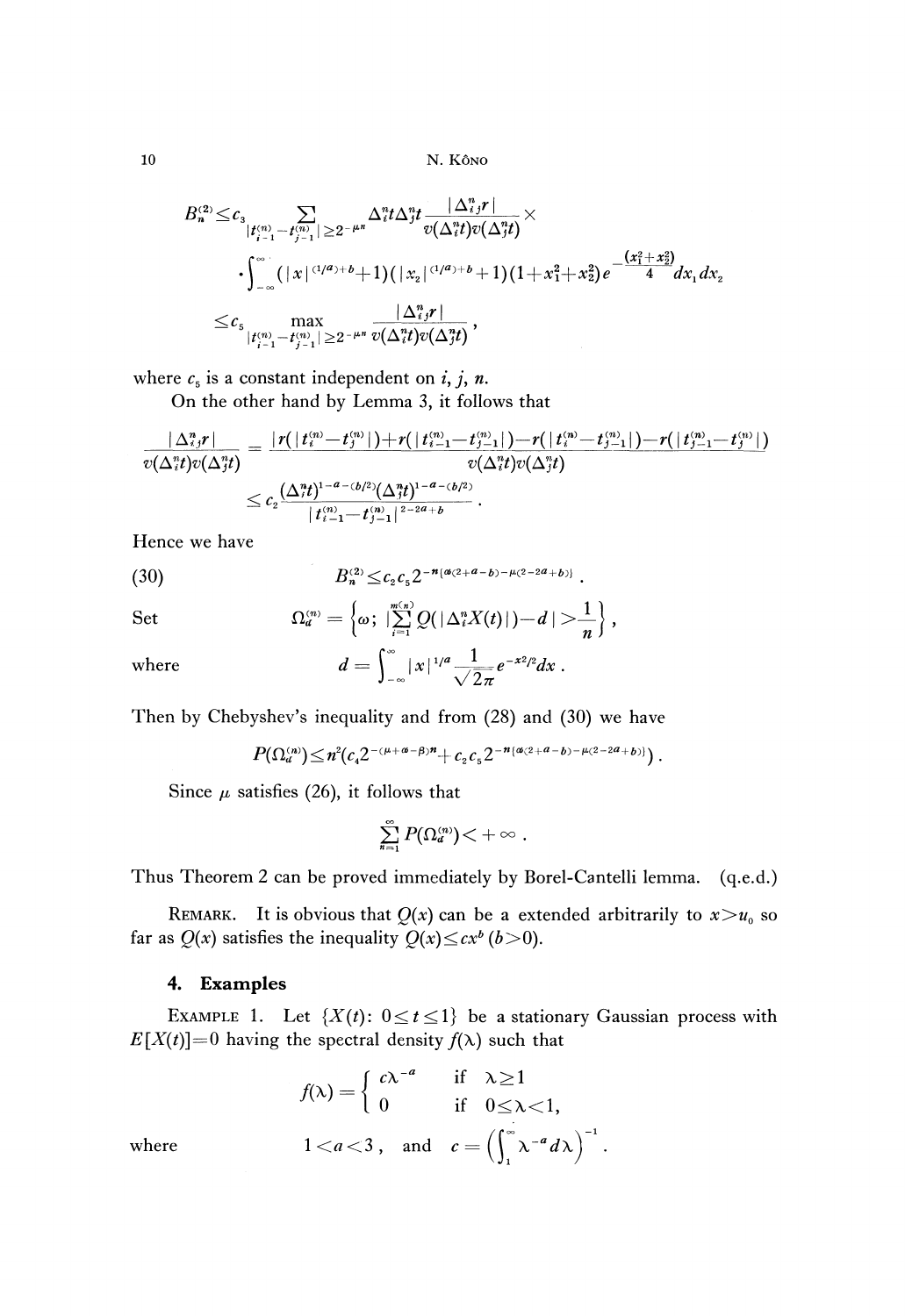Then 
$$
v^{2}(x) = 2 \int_{0}^{\infty} \sin^{2} \frac{x \lambda}{2} f(\lambda) d = c_{1} |x|^{a-1}.
$$

Put  $P(x)=c_1x^{(a-1)/2}$ , then it follows that

$$
\lim_{x\downarrow 0}\frac{P(x)}{v(x)}=1.
$$

Thus  $Q(x)$  is defined as follows;

$$
Q(x) = c_1^{-2/(a-1)} x^{2/(a-1)}.
$$

From an easy calculation, it follows that  $v(x)$  is twice differentiable at  $x \neq 0$ , and satisfies the conditions of Theorem 2. Therefore for the sequence of partitions which satisfies the conditions of Theorem 2, we have

$$
\lim_{n\to\infty}\sum_{i=1}^{m(n)}|X(t_i^{(n)})-X(t_{i-1}^{(n)})|^{2/(a-1)}=c_1^{2/(a-1)}\int_{-\infty}^{\infty}|x|^{2/(a-1)}\frac{1}{\sqrt{2\pi}}e^{-x^2/2}dx,
$$

with probability one.

EXAMPLE 2. Let  $\{x(t); 0 \le t \le 1\}$  be a stationary Markov Gaussian process with  $E[x(t)]=0$  and  $E[X(t)]=1$ . Then there exists some constant  $k>0$  and

$$
E[(X(t)-X(s))^2] = 1 - e^{-k|t-s|}
$$

Thus we have for  $P(x) = \sqrt{kx}$ 

$$
\lim_{x\to 0}\frac{v(x)}{P(x)}=1.
$$

Hence  $Q(x)$  is defined as follows;

$$
Q(x)=k^{-1}x^2.
$$

Therefore for the sequence of partitions which satisfies the conditions of Theorem 2, we have

$$
\lim_{n\to\infty}\sum_{i=1}^{m(n)}|X(t_i^{(n)})-X(t_{i-1}^{(n)})|^2=k\ ,
$$

with probability one.

OSAKA UNIVERSITY